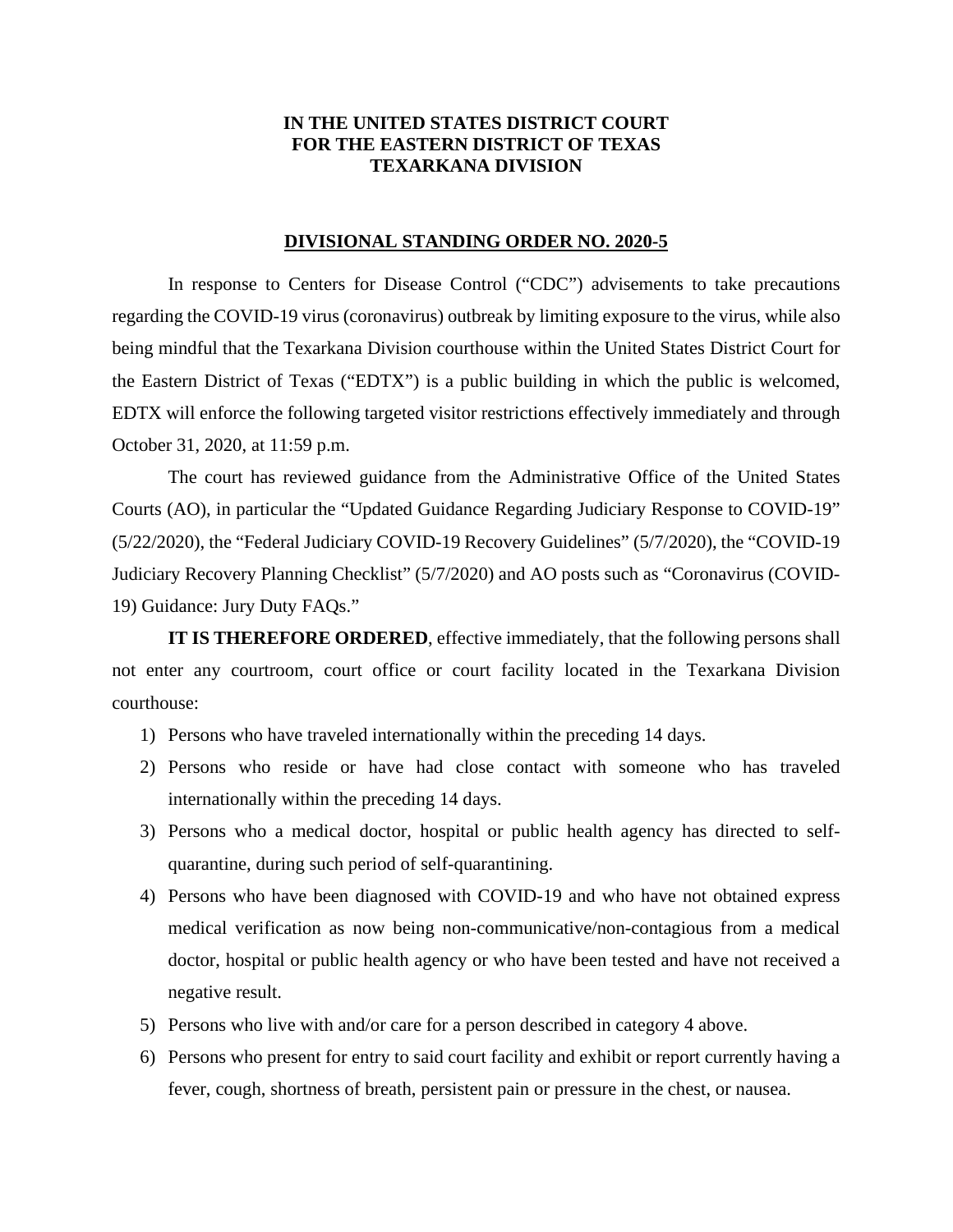**IT IS ORDERED** that all Texarkana, Texas Court Security Officers ("CSOs"), following substantive guidance from this Order and administrative guidance from the United States Marshal for EDTX, shall deny entry to anyone attempting to enter said court facility in violation of these protocols. In the event of any uncertainty as to a person's ability to gain entrance to the court facility hereunder, the CSOs shall immediately contact the U.S. Marshal for EDTX or his designated Deputy Marshal for a determination, which shall control.

**IT IS FURTHER ORDERED** that those persons who are not barred by one of the exclusions described above must wear an appropriate face mask or covering in all public areas of the courthouse, including but not limited to courtrooms, jury rooms, hallways, restrooms, lobbies and elevators. Persons other than jurors must supply their own face mask or covering.

If you are scheduled or required to appear in district court or magistrate court during the period of this order and you are unable to gain entry because of these targeted visitor restrictions, you should proceed as follows:

- If you are represented by an attorney, please contact your attorney.
- If you are an attorney scheduled to appear in court before a judge, please contact the respective chambers directly by telephone. Telephone contact information for the Texarkana Division is available at: http://www.txed.uscourts.gov/.
- If you are scheduled to meet with a probation or pretrial services officer, please contact the Probation and Pretrial Services Office directly for guidance and instructions.
- For any other District Court matters, please contact the Texarkana Deputy Clerk in Charge at (903) 794-8561 or the EDTX Clerk of Court at (903) 590-1111 in Tyler, Texas.

Upon entry into the courthouse, all persons must maintain appropriate distancing from others in the courthouse, to include sitting at the location assigned by a member of the court staff. Each person must follow instructions of the court staff and CSOs to aid in maintaining distance in the courthouse.

**IT IS ORDERED** that each courtroom within the courthouse has specific requirements as to spectators during a trial or hearing, and access is available on a first-come, first-served basis.

**IT IS ORDERED** that, unless extended by subsequent order, these restrictions shall remain in place until October 31, 2020, at 11:59 p.m., when they shall automatically expire. After this order is signed and filed with the Standing Orders of the EDTX, the U.S. Marshal for the